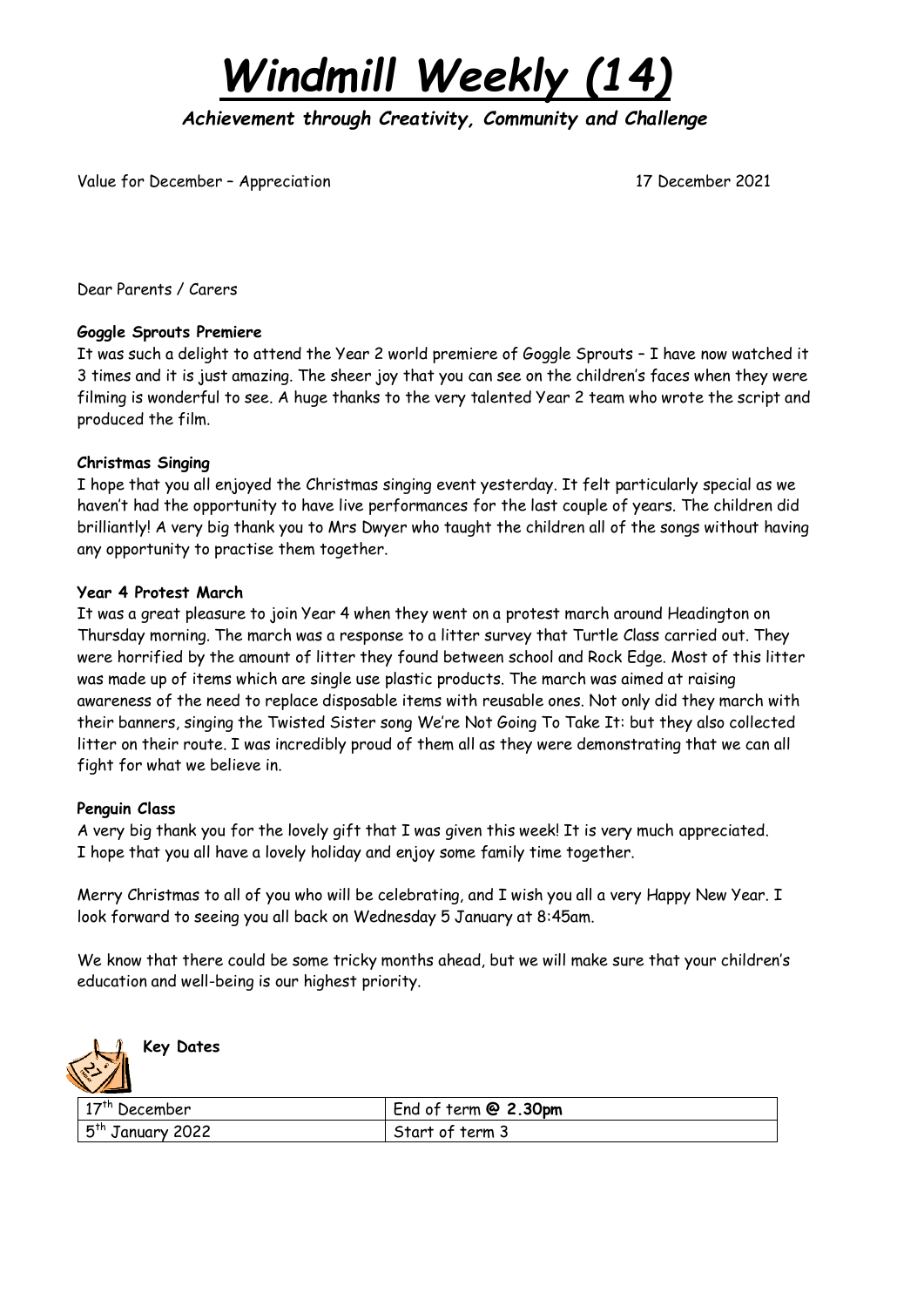## **School Dinners / Packed Lunch**

The cost of school dinners for term 3 (Weds 5 Jan – Fri 18 Feb) is **£72.60**. **Please note that school meals must be ordered and paid for in advance**.

If you pay weekly, payments (£11.00) must be paid by Monday morning for the week ahead. **Please use the School Gateway App to make lunch money payments.**

Download the free app. Search School Gateway in your app store and download. Apple iphone users <http://schoolgateway.co.uk/iosdownload> Android phone users <http://schoolgateway.co.uk/androiddownload>

A reminder that pupils must have either school meals all term or packed lunches all term, we cannot cater for children having meals on odd days.

**IMPORTANT** - If your child would like to switch their meal preference, please email Christine in the school office on **[cmeeson@windmill.oxon.sch.uk](mailto:cmeeson@windmill.oxon.sch.uk)** on or before the first day of term. If we are unaware that your child has switched from packed lunch to school dinner, a dinner will not have been ordered for them and if your child switches from school dinner to packed lunch and you have not informed the office, you will be charged for the meal that has been prepared.

We would like to remind you that all children in KS1 (Reception, Year 1, and Year 2) qualify for free school dinners under the Government Universal Infant Free School Meal scheme. If your child is not already having school dinners, you will also need to request them through the office.

### **School Clubs**

The updated club list is now available to view on the extra-curricular activities section of the school website. Please book your child a place with the club leader before sending them to a school club. Many have limited places available. Children not on the club register will not be accepted.

Please note the classrooms for some indoor clubs have changed.

The timetable for Mrs Knapp's lunchtime dance and football clubs will be circulated in school. You do not need to book a place for your child for lunchtime clubs.

### **Chess Club**

We have a few spaces available at Chess Club, Tuesdays 3.15pm – 4.15pm, £25.00 per term. Please email [njohnson@windmill.oxon,sch.uk](mailto:njohnson@windmill.oxon,sch.uk) if your child is interested. Children in years 3-6 will be given priority.

### **100 Club**

The winning numbers are for the December draws are

|                     | £25<br>1st<br>$\qquad \qquad$ | $2nd - £15$ | £10<br>3rd<br>$\overline{\phantom{0}}$ |
|---------------------|-------------------------------|-------------|----------------------------------------|
| December            | റാ<br>╯ –                     | 59          | 86                                     |
| December bonus draw | っっ<br>ر ے                     | 112<br>ᆠᆠᆮ  | 36                                     |

Congratulations to the winners - you should have received an email this week about claiming your prizes. The club is currently full, but we will most likely have spaces again in March. Thanks to everyone for your support and have a great Christmas break.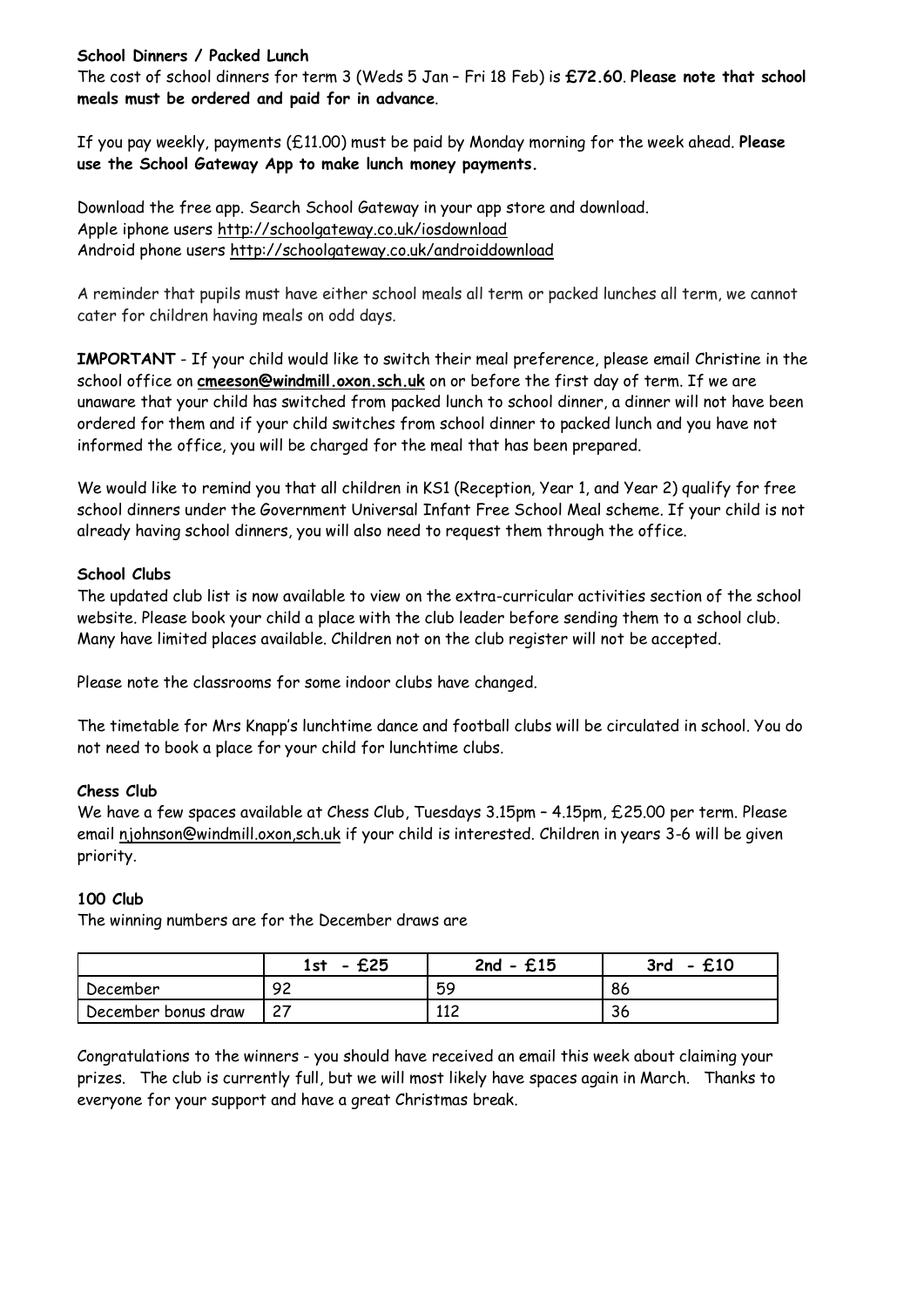## **Girls Open 7s Football**

In our second group game we welcomed John Hampden Primary from near Thame. It was a tight game, remaining 0-0 for a long period until near half time when John Hampden scored a goal on the break. Windmill replied excellently, scoring 4 in the second half to claim a 4-1 victory. Well done Maya, Orla, Alex, Isla, Tobi, Alice, and Mercy.

Yours faithfully

Lokner

Lynn Knapp Headteacher

**(If any images below are missing please view the Newsletter on the School Website – [www.windmill.oxon.sch.uk\)](http://www.windmill.oxon.sch.uk/)**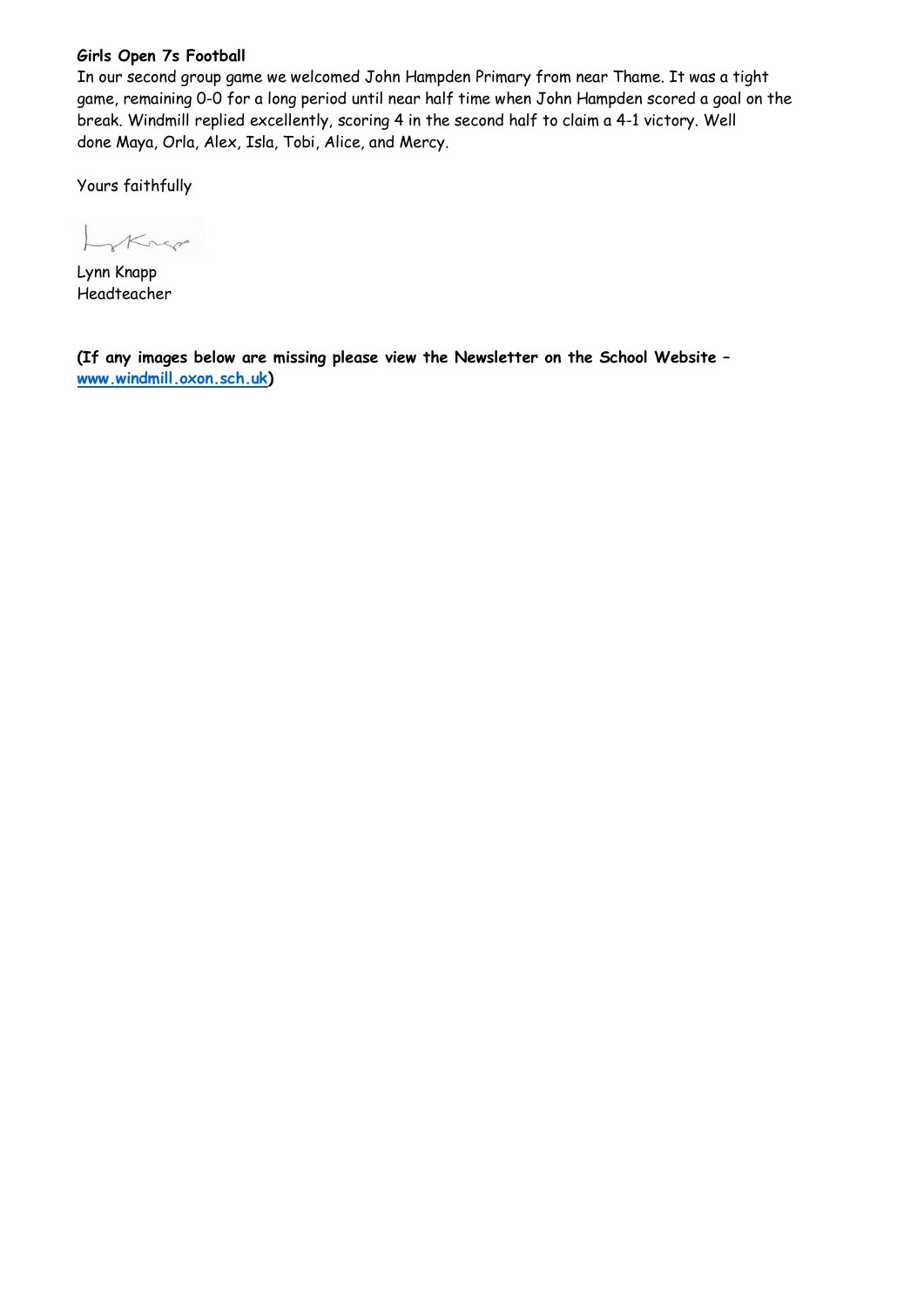#### **HEADINGTON SCHOOLS PARTNERSHIP: extended learning for all ages**



16.12.21 every good wish for a





happy, safe, healthy festive season

HEADINGTON MARKET is back on London Road 9.00-2.00 every Saturday with a Christmas extra : Wednesday 22 December 9.00-2.00 an additional market with seasonal treats the market will be closed on Saturdays 25 December and 1 January https://www.headingtonmarket.org/ **SCIENCE OXFORD** The Science Oxford Centre, Stansfeld Park, Quarry Rd, OX3 8SB FAMILY DAYS 29, 30 December - sessions at 10.00, 12.30, 3.00 - up to two hours in the Exploration Zone and access to the 15 acres of woodland all day. Get brains buzzing in the Exploration Zone, wrap up for welly walks and spot our woodland wildlife, then warm up with gingerbread, mince pies and festive fayre at the #Skogen café! selling our fast - very few places left - book quickly Tuesday 21 December 10.00-12.00, 1.00-3.00, 2.00-4.00 **Holiday Tech Winter Wonderland** sorry - all sessions sold out for ages 9-12 Book now for 2022 sessions, starting on Saturday 15 January : Family days every Saturday, Creative Computing Club for age 9-12, Saturday Science Club for age 5-9 booking essential for all events www.scienceoxford.com 01865 810 000 info@scienceoxford.com **COWLEY FESTIVAL OF CHRISTMAS TREES - SHINE A LIGHT** St James Church, Beauchamp Lane, Saturday 18 December 10.00-4.00 Sunday 19 December 2.00-4.00 OX4 3LF 40+ community decorated Christmas trees - refreshments free entry - donations to ROSY and SeeSaw Thursday 16 December 7.00-8.30 FREE An evening with Rising Voices choir led by Rose Martin and the Gospel Jazz Project 7.30-8.30 £10 - free for children and students **Friday 17 December** Light up Cowley - a concert with Jubilee Brass and singer Doug Loveridge Sunday 19 December 4:30 torchlit carol service in the churchvard ctf@cowleyteamministry.co.uk www.cowleyteamministry.co.uk/Festival-of-Christmas-Trees MINDGROWING : OXFORD UNIVERSITY'S MUSEUMS have you been back since the lockdowns? **OXFORD MUSEUM OF NATURAL HISTORY** Parks Road, OX1 3PW Festive Favourites Get in the mood for Christmas by exploring the museum for some festive favourites. Will you be able to find all 7? for ages 5+ the trail starts at the reindeer skeleton available during opening hours from Saturday 18 December - Monday 3 January - no booking needed Intergenerational HOPE Explorers group in collaboration with Flo's - the place in the park Florence Park, Rymers Lane, OX4 3JZ starting Friday 7 January 10.30-12.00 - then the first Friday of each month FREE https://oumnh.ox.ac.uk/event/grandparent-and-mature-carer-group https://oumnh.ox.ac.uk/events WHAT ELSE IS OPEN TO VISIT IN OXFORD? You have to pre-book a time slot for some but they are all open! **Pitt Rivers Museum Oxford University Museum of Natural History Ashmolean Museum History of Science Museum Botanic Garden Weston Library University Parks** https://www.ox.ac.uk/visitors/visiting-oxford/visiting-museums-libraries-places **Story Museum** https://www.storymuseum.org.uk/ with live performances HOOP JAM free hula hooping for adults **Bury Knowle Park, London Road** Sundays 19 December, 30 January 1.00-3.00 outdoors - fresh air - great exercise! - hoops provided - no need to book - learn new skills GET OUTDOORS for your physical & mental wellbeing https://www.oxford.gov.uk/goactiveoutdoors '50 THINGS TO DO BEFORE YOU'RE FIVE' FREE APP But actually it has useful ideas, free or low-cost places and resources for all ages https://.Oxfordshire.50thingstodo.org twitter: @50thingsB4five CAP MONEY COURSE online, FREE with Zoom Over three sessions, participants are taught simple money management skills - budgeting, spending and saving wisely. Thursdays 25 January, 1, 8 February 7.30 Liz Roberts 07745 802 030 https://capuk.org/i-want-help/courses/cap-money-course/find-your-local-course?postcode=OXFORD

Lesley Williams - Headington Partnership Coordinator lesley.williams@headingtonpartnership.co.uk 07982 439 828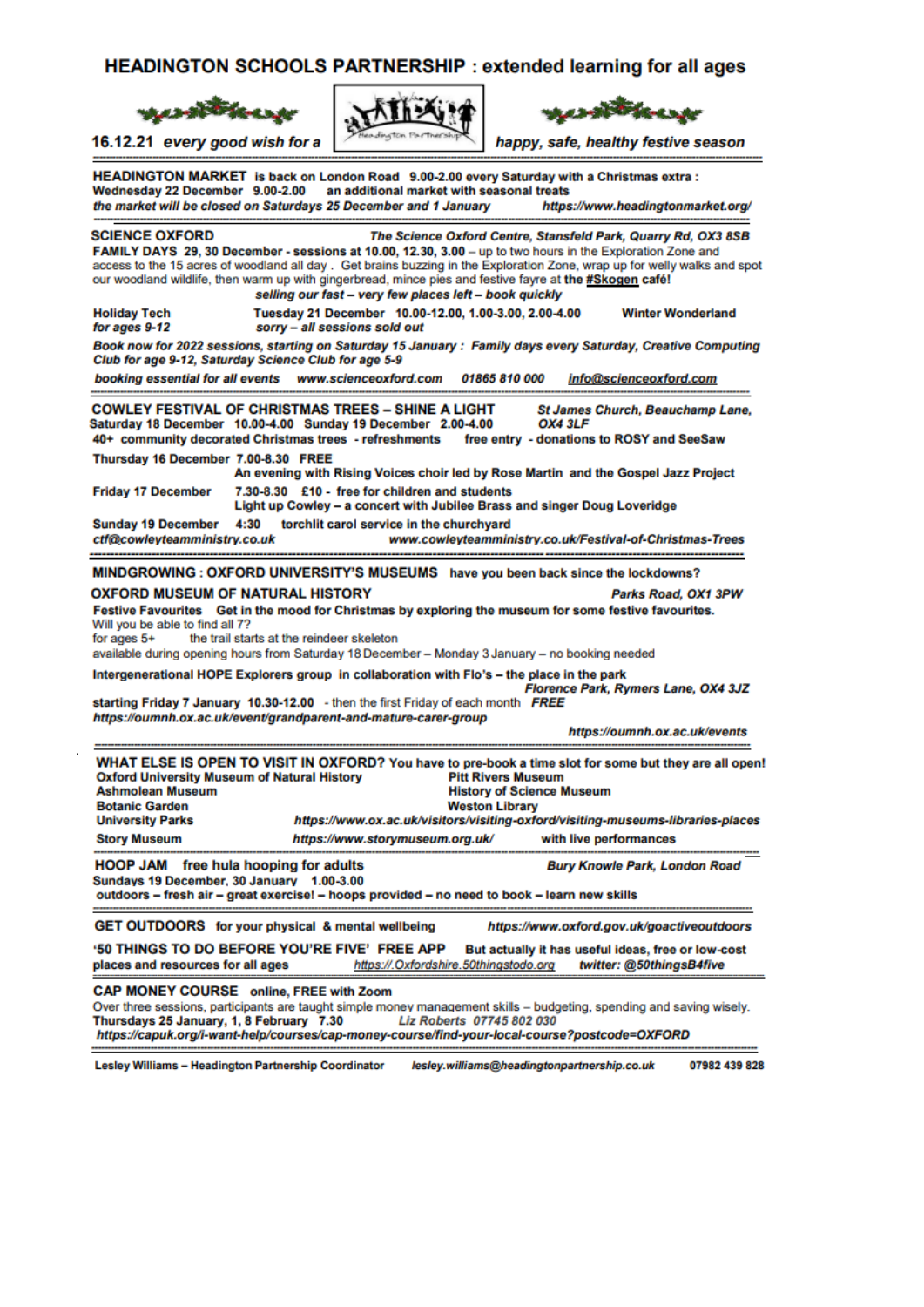# **YOUR CHILD CAN NOW JOIN THEIR OWN ROCK BAND!**

Dear Parent / Guardian.

Rock and Pop band lessons are available at your child's school through a visiting iRock band coach. This letter will tell you how your child can experience iRock at school and soon become the highlight of their week!

Playing in a band is not only fun, it can massively help develop your child's life skills. Boosting confidence, supporting wellbeing, developing their social skills and even help their academic progress.



#### **How it works**

- . No experience needed to join. Our lessons are inclusive and accessible to everyone!
- . Choose their role in the band and play either the drums, keyboard, electric guitar or vocals.
- . 30 minute weekly lessons that take place during school time. Lessons are led by one of our experienced band coaches who will guide your child through every lesson.
- . Lesson available from foundation to Year 6 with children grouped by age. Children choose their band name and learn their favourite songs.
- . Watch how your child has progressed live at our end of term concerts.
- . Your child can experience iRock every week for a monthly subscription of £32.49 per month (no payment in August). No long term contracts, you can cancel at anytime.

Book today by visiting www.irockschool.com, email info@irockschool.com or call 0330 174 2655. Places are booked on a first come first serve basis.

Kind regards,

Joshua Franklin Co-Founder & CEO



I havent seen our child this inspired for a long time. His dad and I are very impressed and this is really helping his confidence

PROUD PARENT

MESSAGE COMPANY